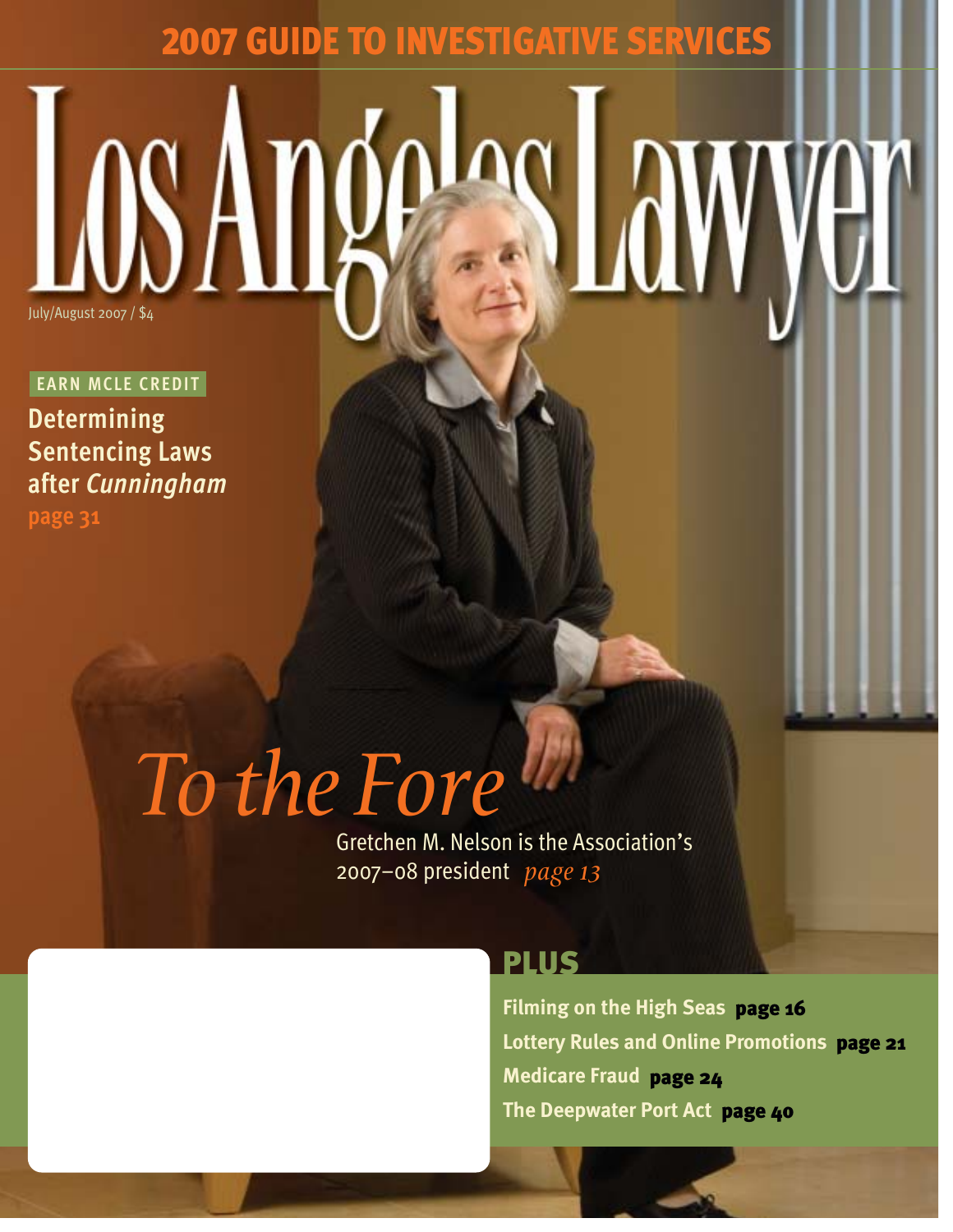## **Ensuring Equal Justice under Law**

ETCHED IN THE ARCHITRAVE above the marble columns that front the main entrance to the U.S. Supreme Court are the familiar words Equal Justice Under Law. These four simple words form the heart of our system of justice. They drive us to recognize the importance of the rule of law and the need for checks and balances on those who govern. But more important, the phrase compels us to acknowledge that every person is entitled to an equal opportunity to be heard.

We speak often of the fact that equal justice is achieved by ensuring that everyone who enters the judicial system is entitled to a trial before a jury and to voice their grievances to a judge who will rule

fairly and with respect. But all too often we forget the critical role that lawyers play in ensuring equal justice.

The first, and most obvious role, is representation. This year, when Justice Earl Johnson Jr. accepted the Los Angeles County Bar Association's Outstanding Jurist award, he spoke eloquently about the importance of representation for all people, not just those charged criminally but also those seeking recourse or appearing in the civil courts. As Justice Johnson explained, equal justice is hard to come by

when the battle is waged between a pro se litigant and an attorney. Justice Johnson's words echoed and expanded on a comment by Justice Hugo Black in *Griffin* v. *Illinois*: "There can be no equal justice where the kind of trial a man gets depends on the amount of money he has."1

Deborah Rhode, the director of the Stanford Center on Ethics and the Ernest W. McFarland Professor of Law at Stanford University, reports that "an estimated four-fifths of the legal needs of the poor, and the needs of two- to three-fifths of middle-income individuals, remain unmet."2 She further writes that over the last two decades, national spending on legal aid has been cut by one-third and "legal services offices can handle less than a fifth of the needs of eligible clients."

While there are many fine firms that have active pro bono programs, there remain many whose practices are driven by the demand for increased per-partner profits. Partners and associates in these firms are discouraged from spending time on pro bono projects and ultimately bend to the pressure of increasing their billable hours. Ironically, lawyers who spend time on pro bono work often report that those cases are ultimately far more satisfying than litigating a massive patent or antitrust case for a *Fortune* 500 company. This is not at all surprising to trial lawyers, who have long appreciated the joy of working long hours with no guarantee of financial return for individuals who have suffered severe injuries as a result of some negligent act or those who have suffered a financial loss from a fraudulent act. But in the end, the harsh reality is that there are far more indigent and middle-income individuals who are unable to obtain representation than there are lawyers willing to give time to

assist them. We have the ability to change that. I urge all of you to accept Justice Johnson's challenge and strive to ensure that everyone who enters the legal system has the benefit of legal assistance.

Second, we have an obligation to make certain that judges retain their independence and are not subject to unjustified economic pressures. Right now, U.S. district court judges are paid far less than many other federal employees. Many newly minted law school graduates—including some who have clerked for our federal judges—earn many thousands of dollars more than these judges. Please join the Bar's efforts to correct this appalling fact by calling on your representatives

#### **The harsh reality is that there are far more indigent and middle-**

**income individuals who are unable to obtain representation than**

#### **there are lawyers willing to give time to assist them.**

in Congress to increase pay for federal judicial officers.

At the state court level, we must guard against untoward erosion in the conduct of judicial elections. No judge should ever have to mortgage a home to ensure reelection. And, none of our state courts should have to go begging for funding to fix courthouses that are seismically unsound or for simple necessities such as pencils and other supplies. We must also work hard to ensure that the Los Angeles Superior Court remains a strong and viable presence downtown. Recent efforts to develop the Grand Avenue corridor are to be applauded but not at the expense of the superior court. The seat of our local government is downtown. What message do we send to those who govern if they are able to walk blithely into their offices without ever having to pass by our courthouse? The old adage, "Out of sight, out of mind," will no doubt result. Each of you must speak out to your legislators, county supervisors, and councilmembers and make clear that the superior court must continue to stand in its current position facing those who govern in City Hall and the county building.

Third, we bear a strong responsibility to ensure that judges do not abuse their positions. There are hundreds of highly competent and dedicated individuals who have been elected or appointed as judges to our state and federal courts. Each day they rule fairly, wisely, and with respect and civility. But there are some who do not. No lawyer expects to win every argument. But every lawyer expects to be treated

**Gretchen M. Nelson, a partner with Kreindler & Kreindler LLP in Los Angeles, is the 2007-08 president of the Association. She can be reached at gnelson @kreindler.com.**